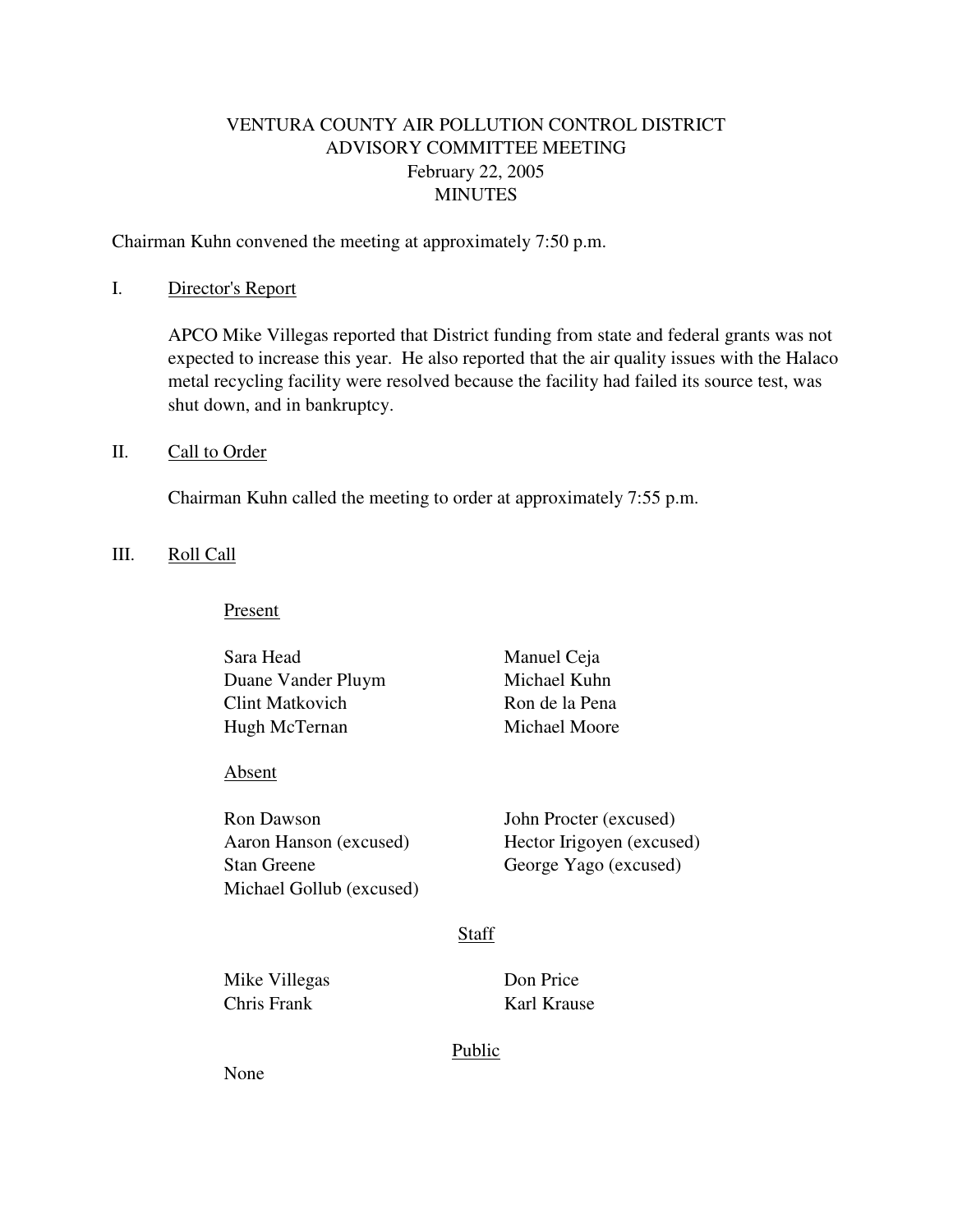### IV. Minutes

The minutes of the October 26, 2004, meeting were approved as drafted.

V. Chairman's Report

There was no Chairman's report.

VI. Election of Officers

 Committee member Vander Pluym nominated Michael Kuhn and Sara Head for Chair and Vice Chair respectively. Committee member McTernan seconded the motion. The committee voted unanimously to approve the nominations.

VII. Public Comment

There was no public comment.

VIII. Old Business

There was no old business.

IX. New Business

## A. Proposed Amendment to Rule 42, Permit Fees

APCO Mike Villegas gave a presentation on the District's revenue and expenses, and told the Committee that state law authorizes the District to charge permit fees to cover its costs related to permitted stationary sources. He displayed the legal language attached to new state air quality mandates that states the state is not required to reimburse air districts because air districts have authority to levy fees to cover these new costs. He cited state Senate Bill 656 as an example. SB656 requires the district to develop significant new programs to control particulate matter pollution. Mr. Villegas explained that the District's emission-level-based permit renewal fee system reflects sources' effects on the environment. However permit renewal revenue declines as sources reduce emissions to comply with emission control programs. At the same time, workloads increase to implement these more complex programs, as well as their related costs. Mr. Villegas displayed and described a list of District programs funded by permit fees, and a pie chart illustrating the District's sources of revenue. The chart showed that permit renewal fee revenue is 24 percent of total revenue.

Mr. Villegas displayed a chart showing the following three projections of the Districts revenue, expenses, and reserves: 1) No permit renewal fee increase, 2) The maximum fee increase allowed by state law (15 percent) in 2007, followed by annual 10 percent fee increases, and 3) A 6.5 percent fee increase this year followed by annual 5 percent fee increases. He explained that, without any fee increase, the District's reserves would quickly fall below the minimum reserves needed to comply with Board's policy to retain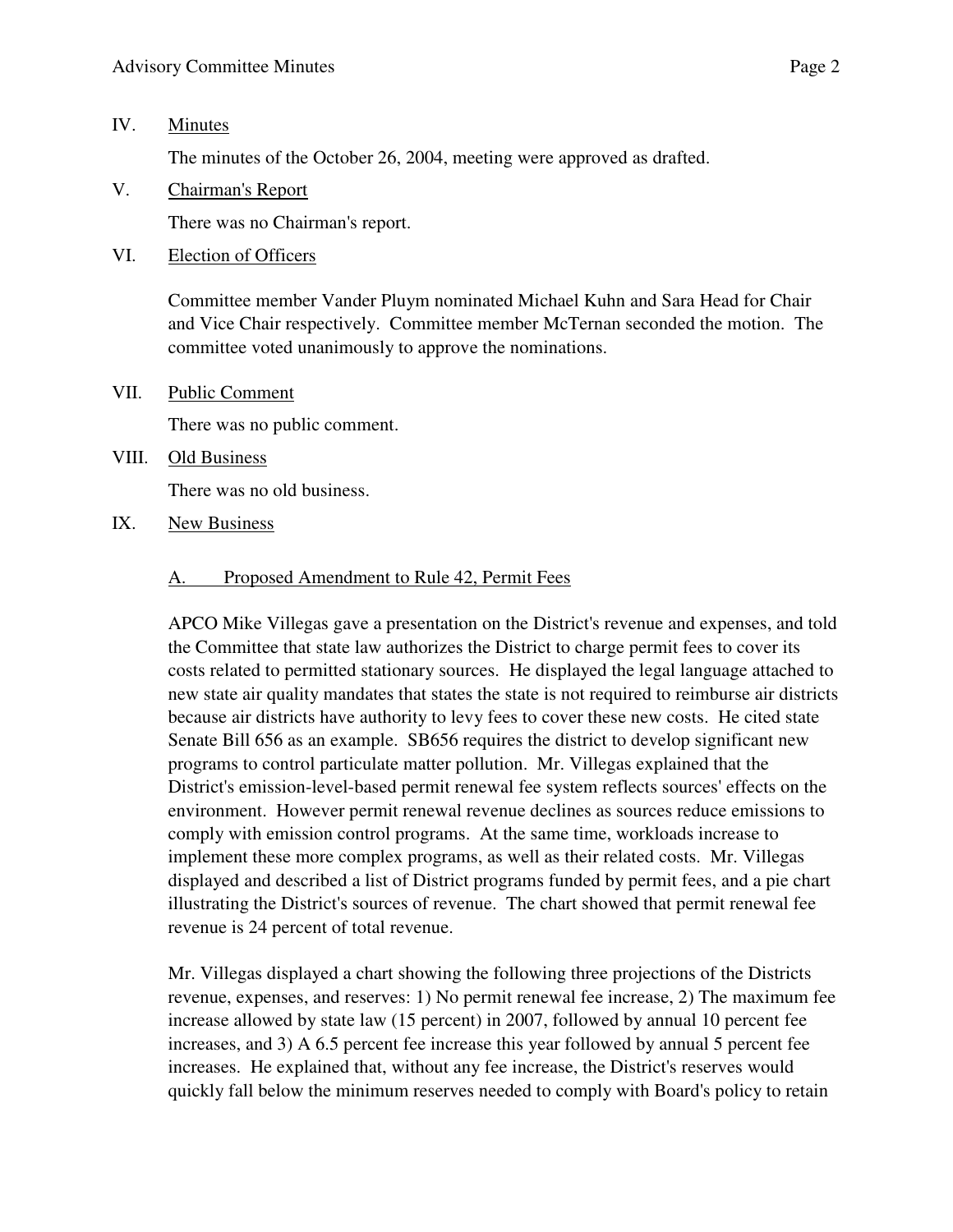three to four months of operating expenses in reserve. He said staff is proposing a 6.5 percent fee increase this year and will reevaluate District finances annually to determine if additional fee increases are necessary. He said the 6.5 percent fee increase would cost most permit holders an additional \$23 per year and would increase District revenue by about \$105,000 per year. Even with the fee increase, permit fee revenue will be lower than the amount collected in 1991. He described cost-cutting measures and showed a chart illustrating staffing cuts since its peak in 1992. He said that the SB656 mandate would be satisfied without adding staff positions. Mr. Villegas explained that expenses were rising due to inflation, workers compensation costs, and increased retirement contributions necessary to offset poor stock market performance.

Staff member Karl Krause explained additional minor technical amendments to Rule 42 being proposed by staff.

Committee member de la Pena expressed concern about the District's ability to cover its costs under the proposed amendments. Mile Villegas responded that costs are covered because processing fees for each application are tied to the number of hours spent processing the application.

Committee member Vander Pluym said some other government agencies collect a deposit from applicants, from which expenses are drawn. He suggested that staff look at other agencies' fee structures. Mile Villegas responded that many of the District's permittees are small businesses that are more sensitive to making large deposits.

Committee member McTernan said he prefers the existing system because fees can be significant for small sources.

Committee member Moore asked why a deposit could not be collected.

Karl Krause said Rule 42 allows the District to collect a deposit under certain circumstances.

Committee member Vander Pluym made, and Committee member McTernan seconded, a motion to approve the amendments to Rule 42 as proposed by staff. The motion was approve by a vote of seven yeses and one no.

## B. Proposed Amendment to Rule 74.14

Staff engineer Don Price explained the proposed amendments to Rule 74.14. He said the purpose of the amendments is to comply with the state's All Feasible Measures mandate. The rule amendments are based on limits in SCAQMD Rule 1162 and the expected emission reduction is between 0.19 and 0.27 tons of ROC per year. The average costeffectiveness of the proposal for all cases where a reduction is required is \$14,639 per ton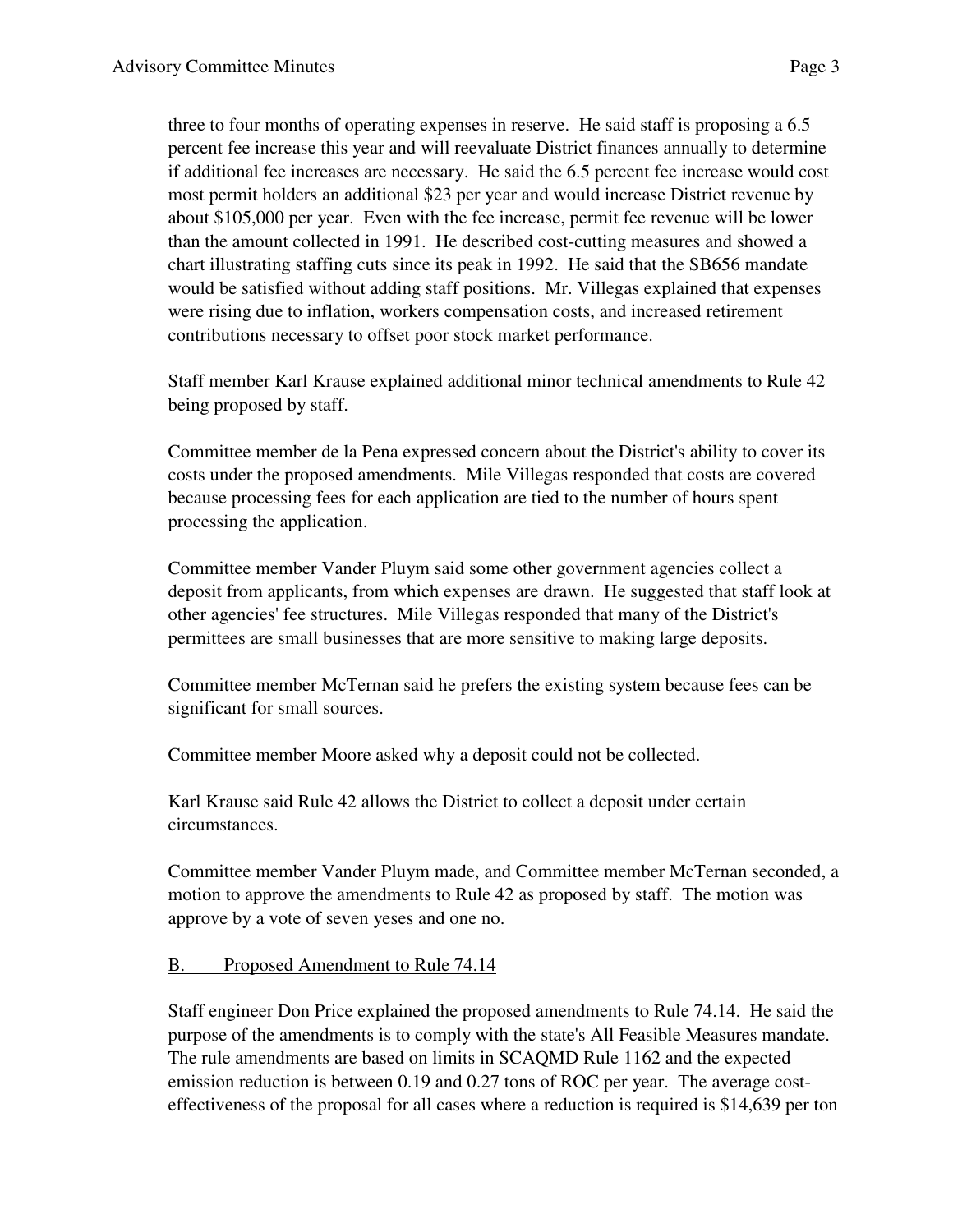of ROC reduced for permitted emissions and \$16,990 per ton of ROC reduced for actual emissions. Both estimates are less than the BACT cost-effectiveness reference value of \$18,000 per ton of ROC reduced.

The proposed revisions will reduce monomer content requirements for many polyester resin materials. The ROC loss rate limit of 60 grams per square meter of exposed surface is proposed for deletion. Cleaning material will be either an SCAQMD Clean Air Solvent or shall not exceed 25 grams ROC per liter of material as applied. Sections on control device capture and control efficiency, recordkeeping, and test methods are being revised. Definitions for the new monomer content categories are being added. Other definitions are being revised or removed as needed, including the definition of High Volume-Low Pressure (HVLP) spray equipment. The proposed effective date of the revised limits is July 1, 2005.

 Committee member Vander Pluym asked if resin operations were conducted in a controlled spray booth. Don Price responded that most operations are conducted out in the open. He described spray systems, hand lay-up operations, and vacuum drawn applications.

Committee member Moore asked how the emission impacts of an enclosed spray booth would compare to new spray requirements. Don Price said that staff is not proposing new spray requirements at this time because they are technology-forcing requirements that SCAQMD has not completed assessing. Mike Villegas discussed technology forcing rule requirements and the problems that small air districts like VCAPCD encounter when they adopt technology-forcing requirements.

Committee member Ceja asked if all affected local businesses had been contacted regarding the proposed amendments. Don Price responded yes.

Committee member Head asked if any sources are subject to the federal MACT. Don Price responded that local sources are too small to be affected.

Committee member Matkovich made, and Committee member Vander Pluym seconded, a motion to approve the rule amendments as proposed by staff. The motion was approved unanimously.

# C. Rule 74.11, Residential Water Heater s – All Feasible Measures Assessment

Don Price said that state law requires the District to periodically reassess its rules to demonstrate that "all feasible measures" are being implemented. Based on staff's most recent comparison of Rule 74.11 to the corresponding SCAQMD rule, staff included Rule 74.11 in a list of rules to be amended. The Board subsequently approved a rulemaking schedule that includes revising Rule 74.11. Upon reexamination of the SCAQMD